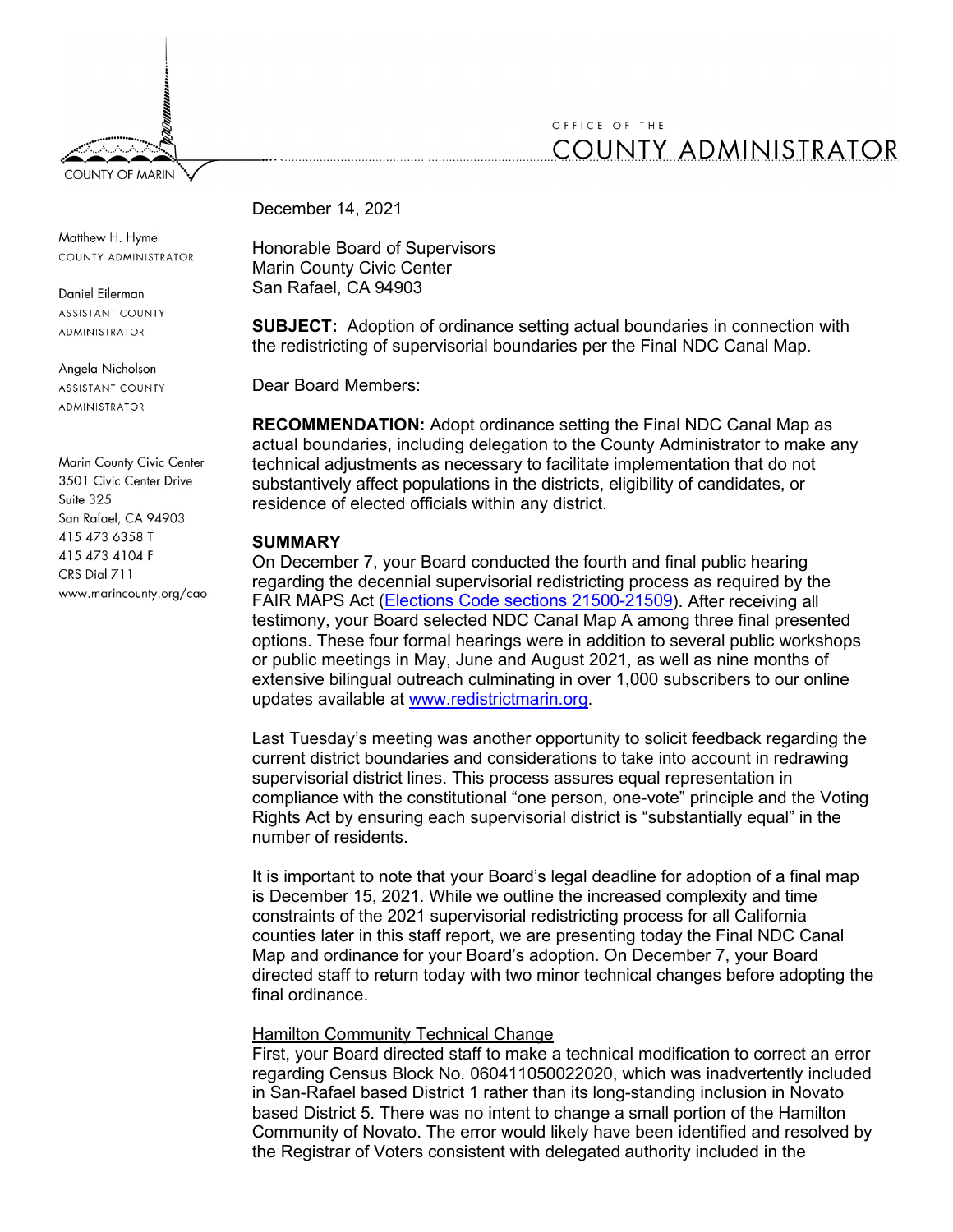PG. 2 OF 5 adopting ordinance, which allows staff to resolve technical corrections that do not result in any substantive change to public consideration of the approved plan.

#### Kent Woodlands Area Technical Change

Second, your Board directed staff to change two small areas in the Kent Woodlands area of Supervisorial District 2 to maintain their inclusion in District 2 despite initial recommendations to resolve minor census block changes that have occurred since 2010, which would otherwise relocate the areas to District 4.

The following census blocks are adjusted in the Final NDC Canal Map to be split to follow pre-existing current boundaries to maintain their previous tie to District 2: Census Blocks 060411311001035, 060411191005013, and 60411191005012. Similarly, these minor modifications affect few residents.

The Final NDC Canal Map presented herein is available for review at [www.redistrictmarin.org,](http://www.redistrictmarin.org/) and the recommended adoption of the attached ordinance approving the Final NDC Canal Map as the actual boundaries includes the adjustments outlined above to the District 5 Hamilton Area (Census Block No. 060411050022020 from District 1 to its longstanding location in District 5), and the District 2 Kent Woodlands area (Blocks 060411311001035, 060411191005013, and 60411191005012 from District 4 to remain in District 2).

Today is the final opportunity for your Board to adopt the amended ordinance setting actual boundaries consistent with the legal deadline to adopt a final map by December 15, 2021. The County's demographer consultant, National Demographics Corporation (NDC), has taken into consideration all the public and Board feedback received throughout this year's redistricting process, while also prioritizing [the criteria](https://redistrictmarin.org/faq/) set forth in the FAIR MAPS Act, to arrive at today's options for review and your Board's final consideration.

#### **Recent Law Changes, Late Census Data Complicate Process**

As outlined during previous public sessions, recent legislation mandating more public hearings and specific, more extensive outreach strategies (see [AB 849](https://leginfo.legislature.ca.gov/faces/billNavClient.xhtml?bill_id=201920200AB849)  [\(2019\)](https://leginfo.legislature.ca.gov/faces/billNavClient.xhtml?bill_id=201920200AB849) and [AB 1276 \(2020\)\)](https://leginfo.legislature.ca.gov/faces/billNavClient.xhtml?bill_id=201920200AB1276) increased the complexity of the 2021 supervisorial redistricting process for all California counties.

In addition, 2020 Census data were not released until August 12, 2021 - six months later than in prior redistricting efforts - due largely to extended Census response deadlines resulting from the COVID-19 pandemic. Pursuant to AB 849, the County was also required to wait for the state to adjust the Census Bureau figures to reallocate incarcerated felons from their place of incarceration back to their last known place of pre-incarceration residence; this affected Marin due to prisoners housed at San Quentin State Prison. The state released the adjusted data on September 21, 2021 with corrections September 27, 2021. Despite the significant delays in receiving the redistricting data, and the new procedural requirements of AB 849 and AB 1276, a final map is still required to be approved by your Board no later than December 15, 2021.

## **Current Districts are Population Balanced**

The official adjusted 2020 population of Marin County is 258,553. Recall that the County's demographic consultants, NDC, analyzed the adjusted population data and found that the current supervisorial districts are population balanced with a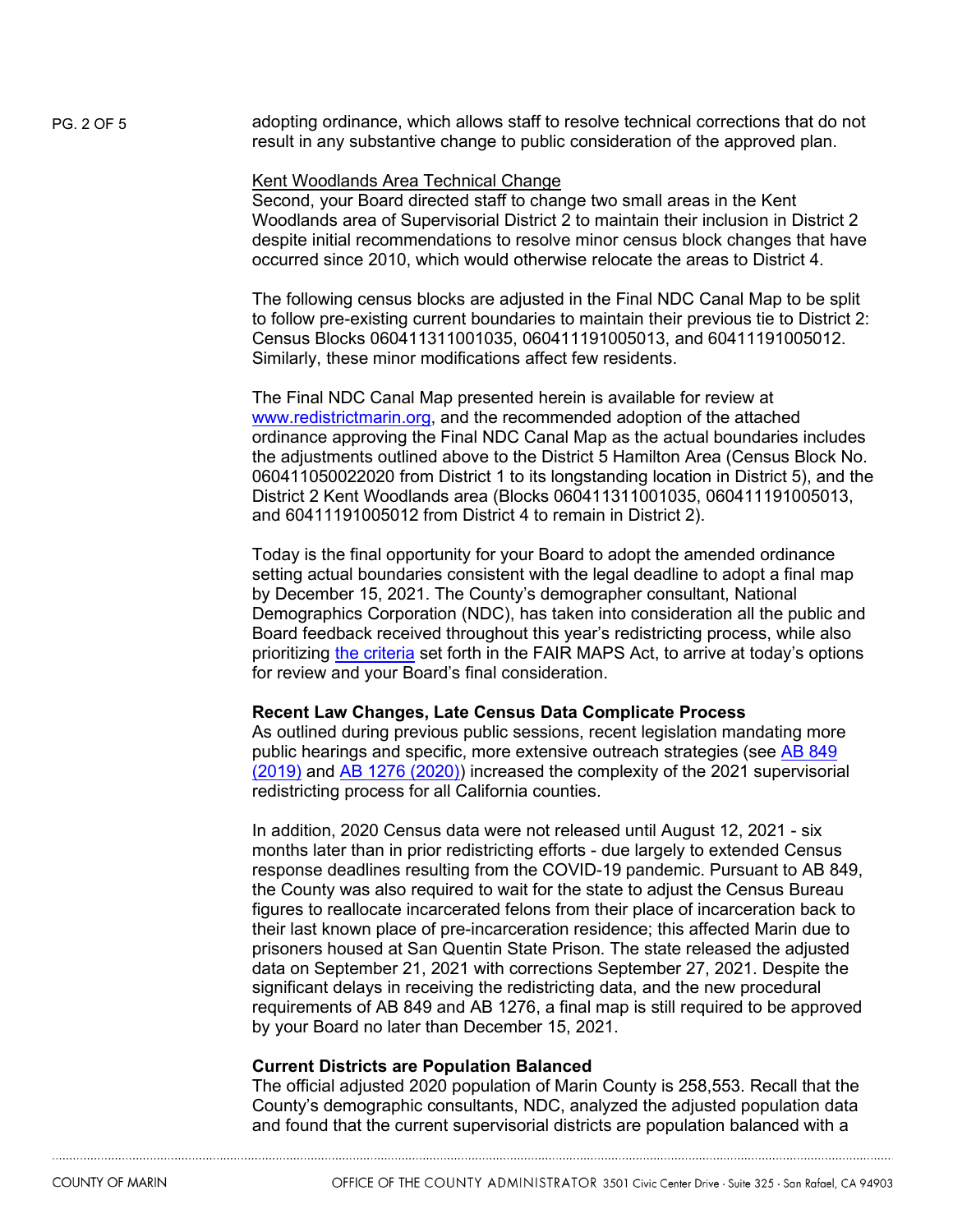PG. 3 OF 5 total deviation of 9.18 percent. Primarily due to the exclusion of the San Quentin population, current District 4 is significantly underpopulated (-6.63 percent) relative to the remaining districts, while District 1 (2.49 percent) and District 2 (2.55 percent) are the most overpopulated. Total deviations up to 10 percent are considered legally permissible provided the districts comply with the other criteria set forth in the FAIR MAPS Act.

# **Testimony Received to Date**

After nine months of extensive bilingual outreach, public testimony received throughout the process included consistent interest in consideration of Spanishspeaking residents as a community of interest, especially in the Canal area of San Rafael and similar Spanish-speaking communities with more multi-family renter households, higher levels of immigrants, and lower household incomes. Written community input is available for review at [www.redistrictmarin.org/draft-maps.](http://www.redistrictmarin.org/draft-maps)

At recent public hearings, several residents spoke in support of initial map efforts to expand District 4 into the Lincoln Avenue Corridor of District 1 and portions of the Bret Harte and California Park neighborhoods of District 2 (see ["NDC Canal](https://redistrictmarin.org/wp-content/uploads/2021/10/NDC-Canal-web.pdf)  [Map"](https://redistrictmarin.org/wp-content/uploads/2021/10/NDC-Canal-web.pdf)). This initial NDC Canal Map acknowledged the City of San Rafael's 2018 at-large to district-based election efforts, in which the City adopted a new Canal Area District 1 to represent the Canal community of interest within the City.

Adoption of the Final NDC Canal Map is consistent with Board direction throughout the process to:

- Consider Spanish-speaking residents as a community of interest where feasible, especially in the Canal area of San Rafael and similar Spanishspeaking communities with more multi-family renter households, higher levels of immigrants, and lower household incomes;
- Consider options to reduce the maximum deviation from its current 9.18 percent, if possible, while also incorporating public testimony and complying with all of the criteria included in the FAIR MAPS Act; and
- Minimize the volume or extent of change to the extent feasible to avoid confusion to residents.

# **Final NDC Canal Map (including December 7 Board modifications)**

The Final NDC Canal Map presents a total 2.94% deviation. In 2018 the City of San Rafael transitioned from at-large to district-based elections. During the process of establishing district boundaries, the City identified a community of interest surrounding the Canal neighborhood based on shared language, culture, income levels, multifamily housing, etc., which led to the City creating District 1 covering the Canal neighborhood, East San Rafael, and the "spine" of Lincoln Avenue (see Attachment 3 for reference).

The Final NDC Canal Map expands Supervisorial District 4 by following similar district boundaries as the City of San Rafael's 2018 District 1, incorporating the Lincoln Avenue corridor from Supervisorial District 1 and also portions of the Bret Harte and California Park neighborhoods from Supervisorial District 2. This modification better unifies the Canal community of interest and aligns the County's supervisorial district lines with San Rafael's recently adopted (2018) council district for the Canal area. NDC was the City of San Rafael's demographer in 2018 and is very familiar with the Canal area community of interest.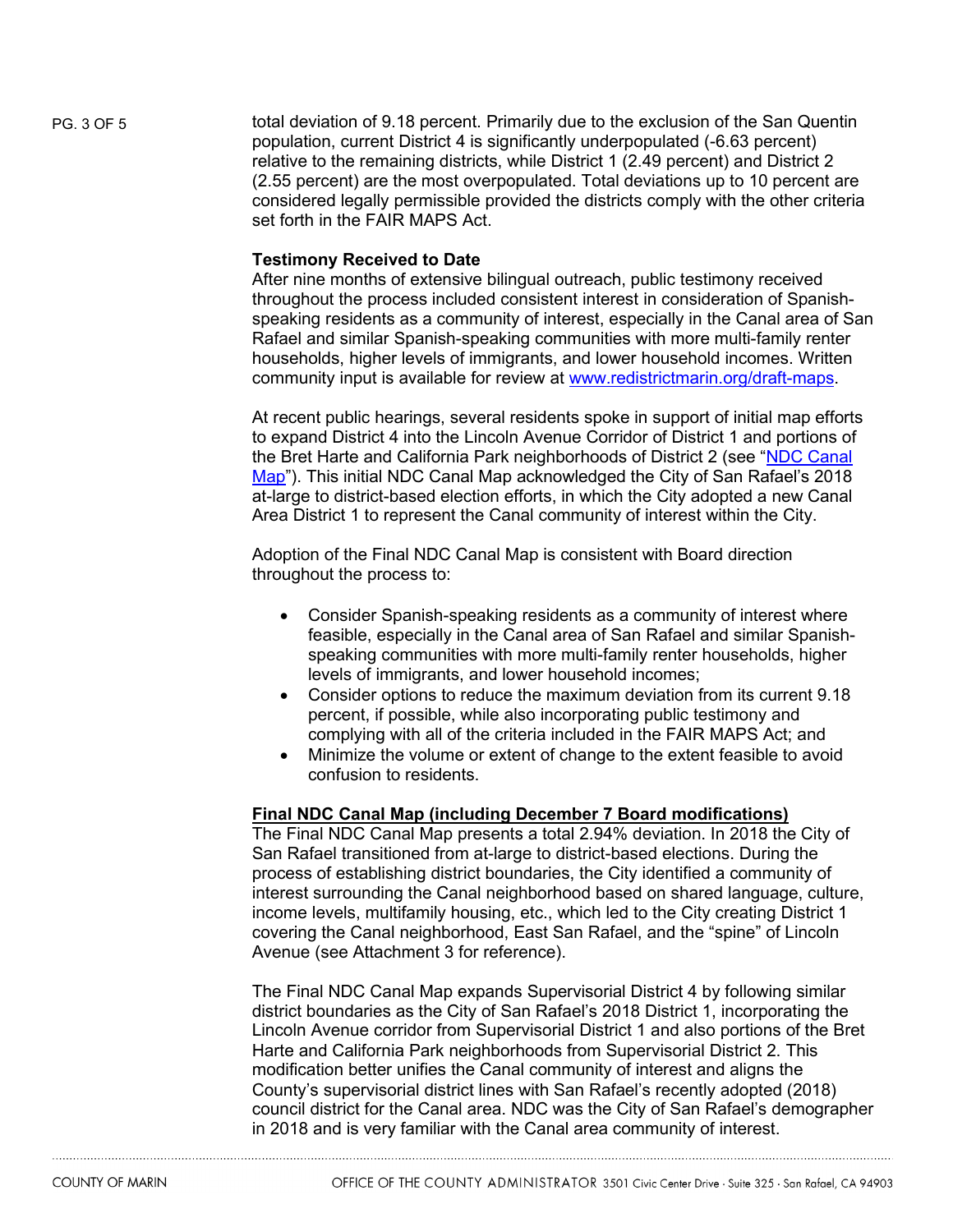The Final NDC Canal Map is an attempt to mirror the City's 2018 District 1 Canal District lines in Supervisorial District 4. Of note, the City of San Rafael has also submitted public correspondence highlighting its 2018 Canal District 1 process, specifically recommending the inclusion of the Lincoln Avenue corridor in Supervisorial District 4. While the Final NDC Canal Map is less compact due to the addition of the Lincoln Avenue "spine," it complies with the FAIR MAPS Act which prioritizes community of interest considerations over compactness.

The Final NDC Canal Map, inclusive of the technical modifications affecting the Hamilton Community of Novato District 5 and small portions of the Kent Woodlands area of District 2, is recommended for your Board's adoption this evening as it best reflects public testimony and addresses your Board's overall direction by:

- Incorporating Spanish-speaking residents as a community of interest in the Canal area of San Rafael, mirroring San Rafael's own District 1 established 3 years ago;
- Incorporating the most consistent public testimony received throughout the 2021 redistricting effort;
- Significantly reducing total population deviation from 9.18 percent to 2.94 percent;
- Complying with all of the criteria included in the FAIR MAPS Act; and
- Minimizing the volume or extent of changes to avoid confusion to residents.

The table below compares current supervisorial district population deviations with the Final NDC Canal Map:

|                                      | <b>District</b> | <b>District</b> | <b>District</b> | <b>District</b> | <b>District</b> | <b>Total</b> |
|--------------------------------------|-----------------|-----------------|-----------------|-----------------|-----------------|--------------|
| <b>Current Districts</b>             | 2.49%           | 2.55%           | 1.14%           | $-6.63%$        | 0.44%           | 9.18%        |
| Final NDC Canal Map                  |                 |                 |                 |                 |                 |              |
| $(As$ Adiusted Dec. $7$ <sup>*</sup> | -1.80%          | $-0.53\%$       | $1.14\%$        | 0.46%           | 0.74%           | 2.94%        |

*\*Deviations among Districts 2 and 4 may change as technical adjustments of population are allocated among split census blocks in the Kent Woodlands area.* 

#### **RECOMMENDATION:**

Staff recommends that your Board adopt the attached ordinance setting the Final NDC Canal Map as the actual boundaries. Your Board's legal deadline for adoption of a final map in this year's constrained decennial supervisorial redistricting process is December 15, 2021.

The ordinance includes delegation to the County Administrator or designee, in consultation with County Counsel, to make any technical adjustments as necessary to facilitate implementation that do not substantively affect populations in the districts, eligibility of candidates, or residence of elected officials within any district, in the event any census block errors are identified, or any tax rate areas are inadvertently split.

## **EQUITY IMPACT:**